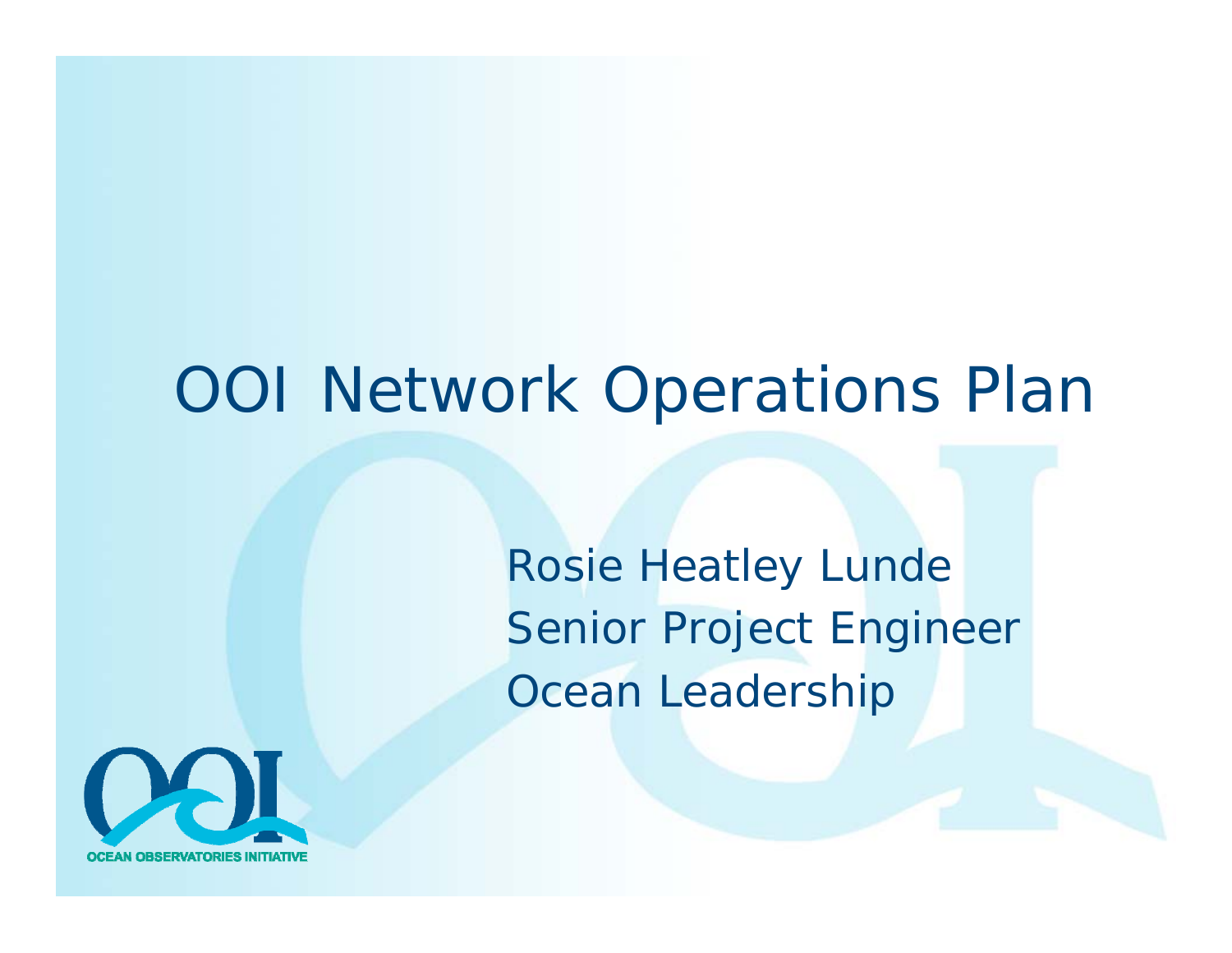# Operations Plan

- Inputs from various sources:
	- –Tiger Team (NSF, Industry, Government)
	- MARS
	- –Systems Engineers/Project Managers (SE/PMs)
	- –Principal Investigators (PIs)
	- –Interim Observatory Steering Committee (iOSC)
- The OOI Network Operations Plan outlines a framework (system) for developing the details of operating and maintaining the infrastructure.
- Details will be developed when needed.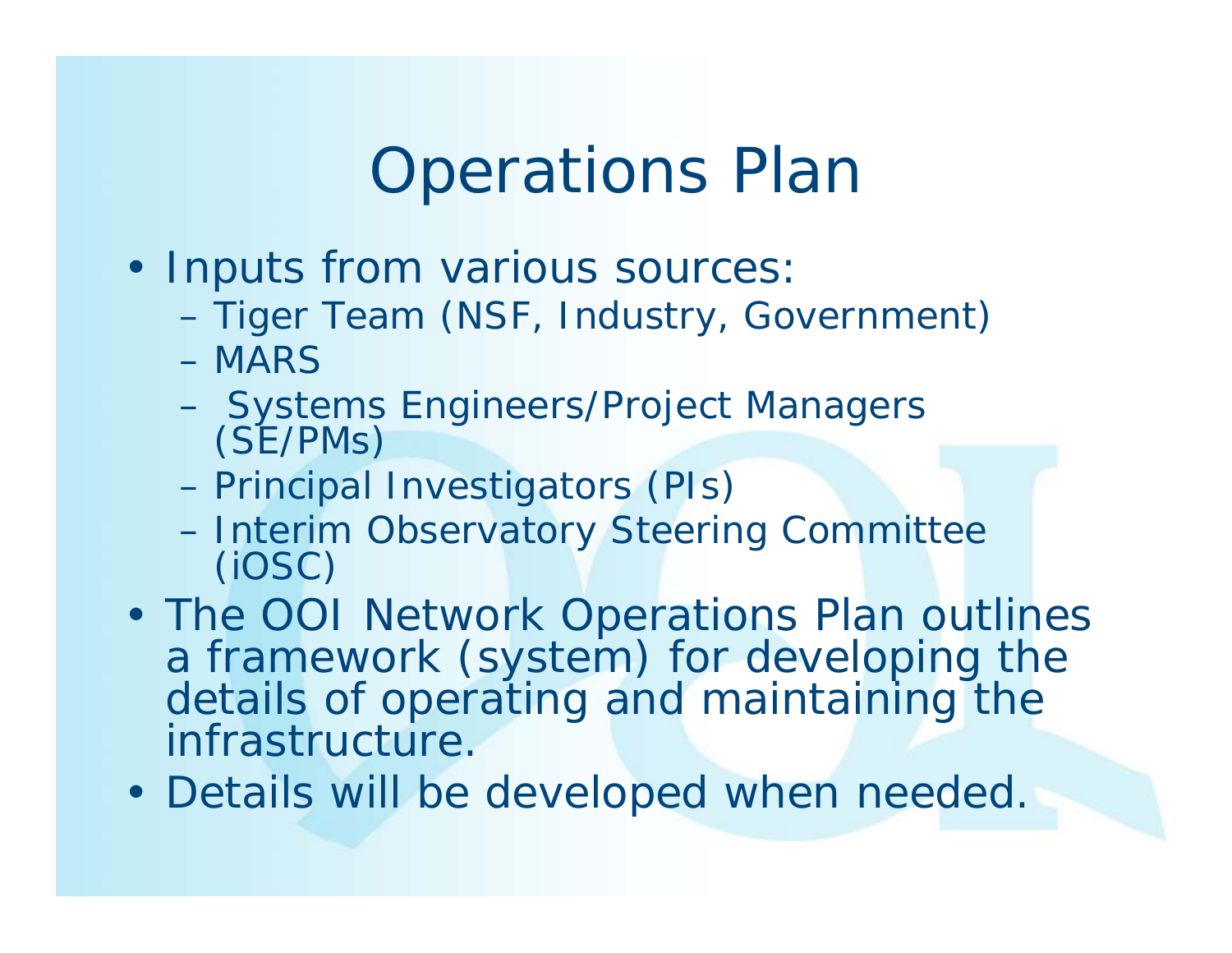# Operations Plan Philosophy

- Cost Effective
- Adaptive
- Responsive
- Capable
- Transparent
- Extendible and Scalable
- Open Designs
- Independence
	- –Testing and Acceptance
	- Governance and Execution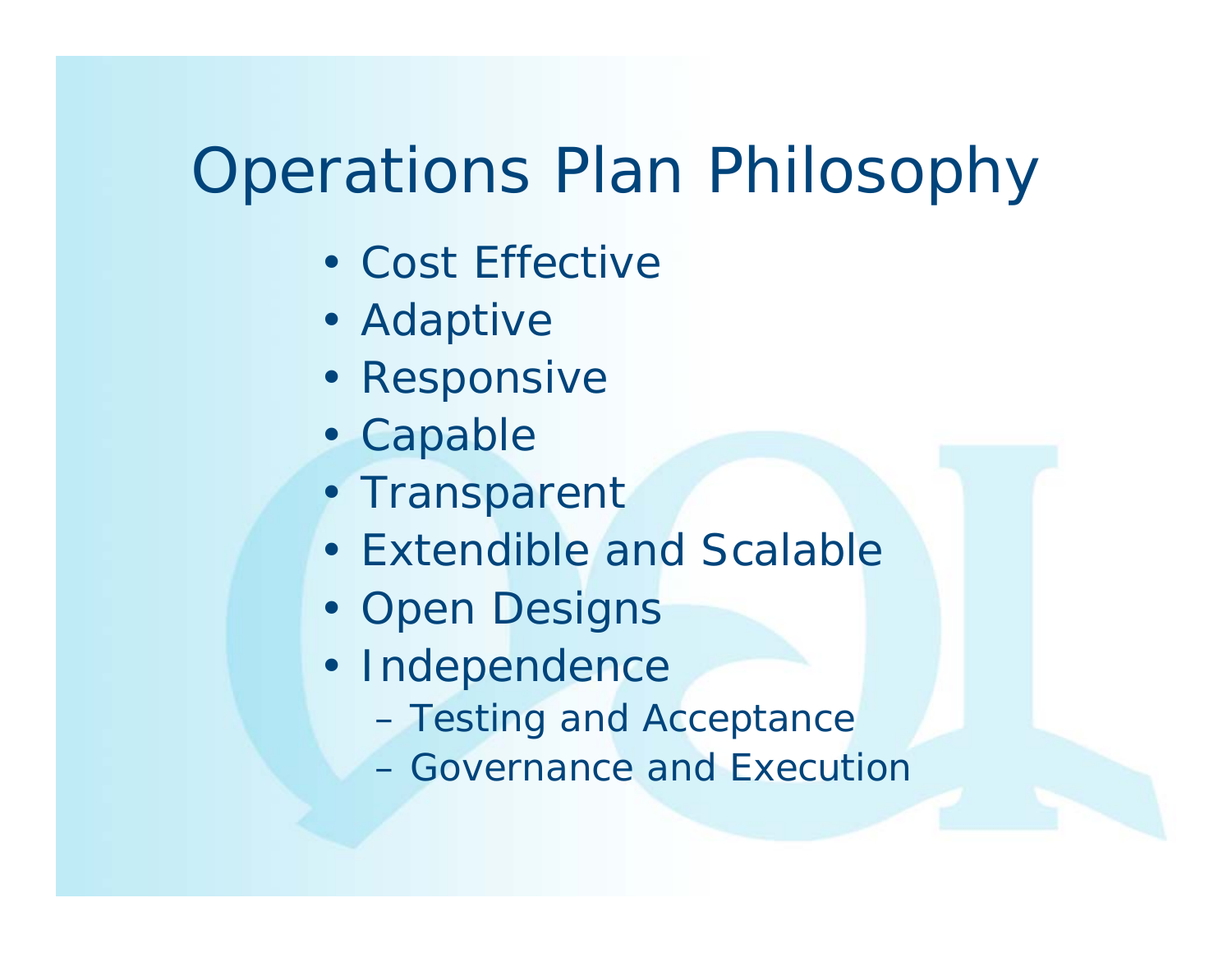### Operations Plan Framework

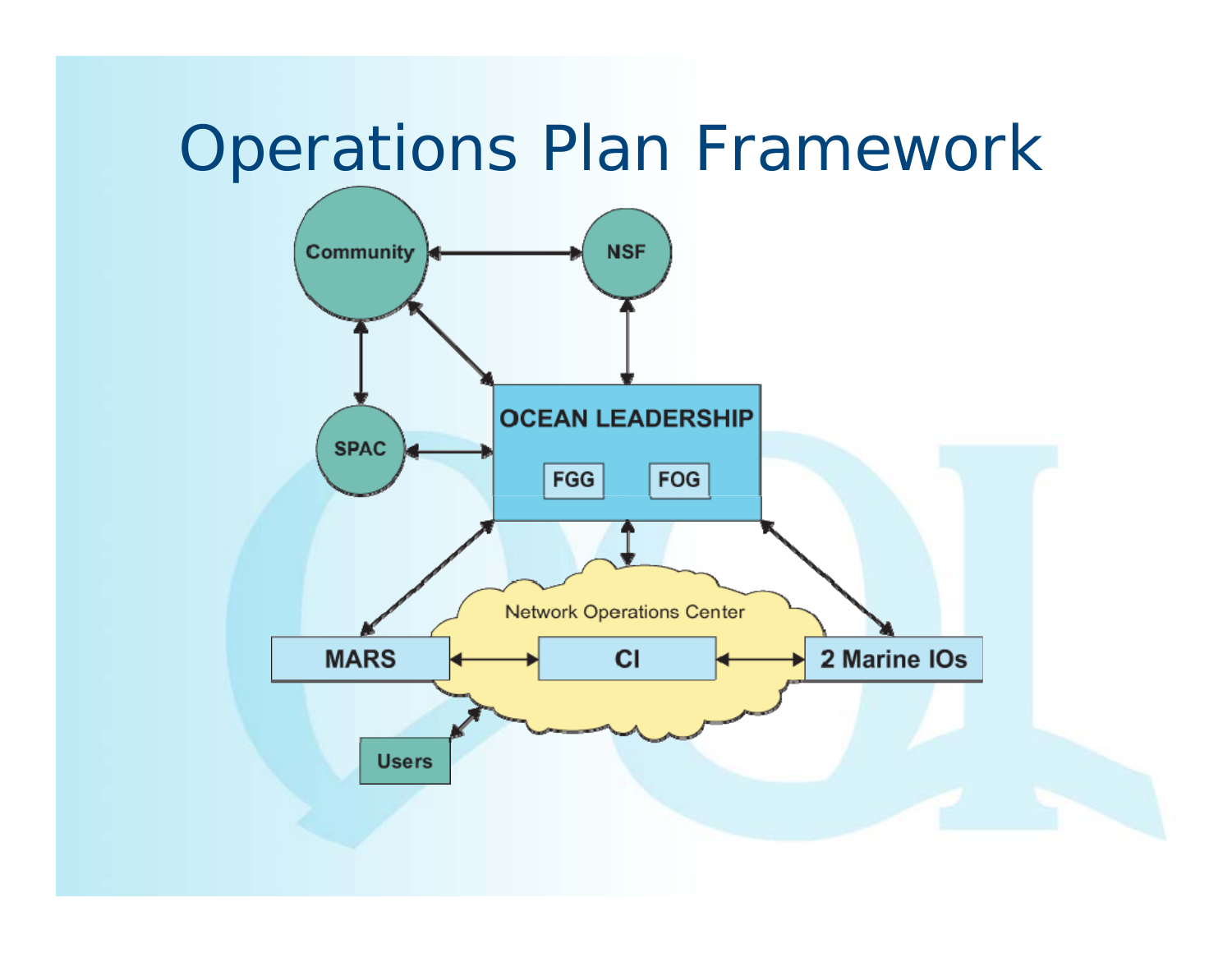# Operations System

- Each of these entities has:
	- –Responsibilities
	- Policies
	- Procedures
- Generally, policies and procedures are approved by next higher entity.
- Responsibilities, policies, and procedures can be augmented, reallocated, and/or segmented.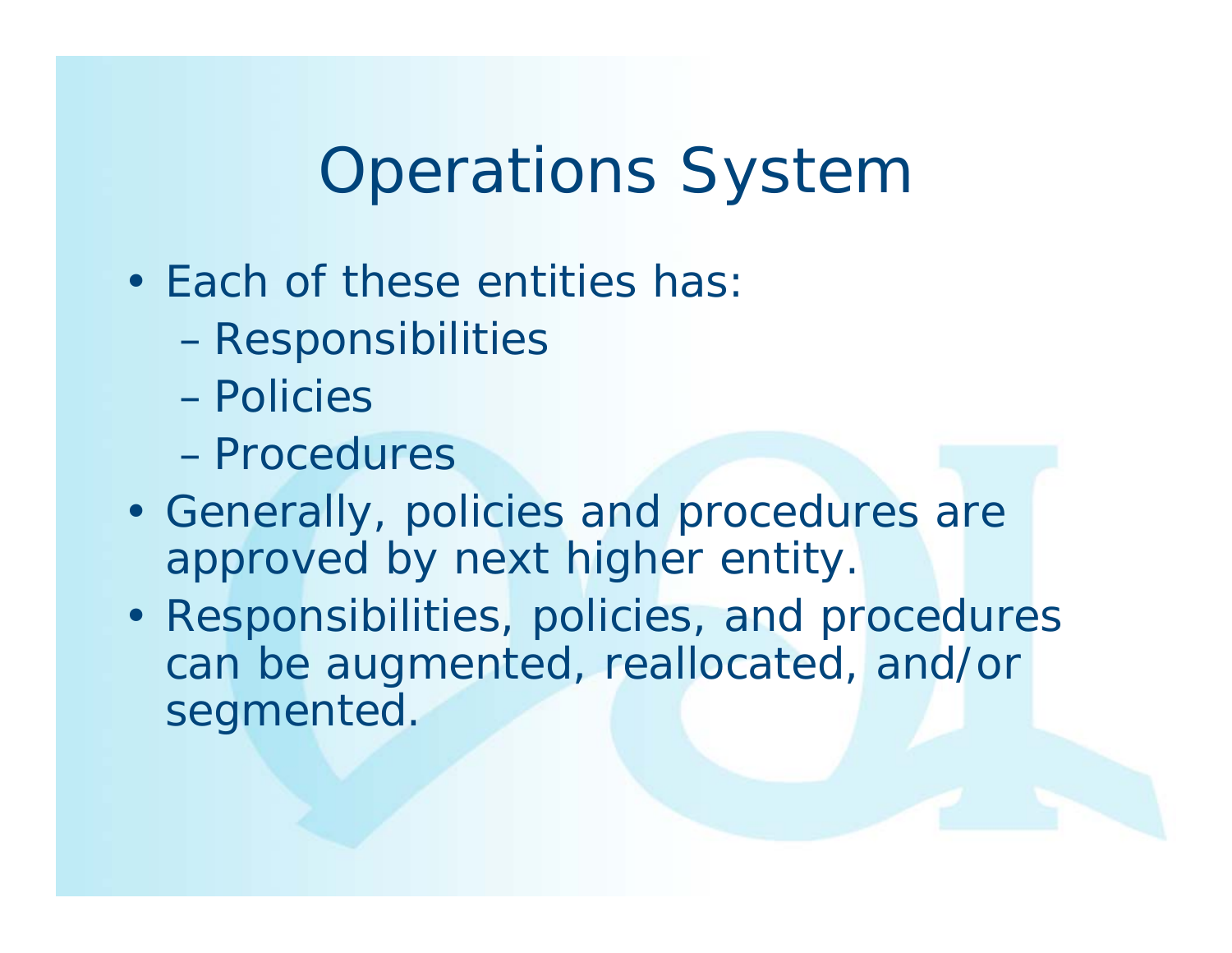### Governance and Oversight

• Ocean Leadership:

Ownership of Facility; Asset Inventory; Insurance; Legal Agreements; Partnerships; ICPC; Annual Review Meeting; Configuration Audits

- Facility Governance Group: Oversight and Guidance; Metrics Setting; Upgrade Planning; Expansion Planning
- Facility Operators Group: Uniform Operations; Operational Configuration; Configuration Management; Control Documents; Approved Sensor List and Data Sheets; Conflict Resolution; Troubleshooting; Commissioning Review and Approval; Decommissioning; Annual Work Plan and Budget; Liaison with UNOLS; MARS Interaction; User Training; Assessment of Feasibility of Science Proposals for NSF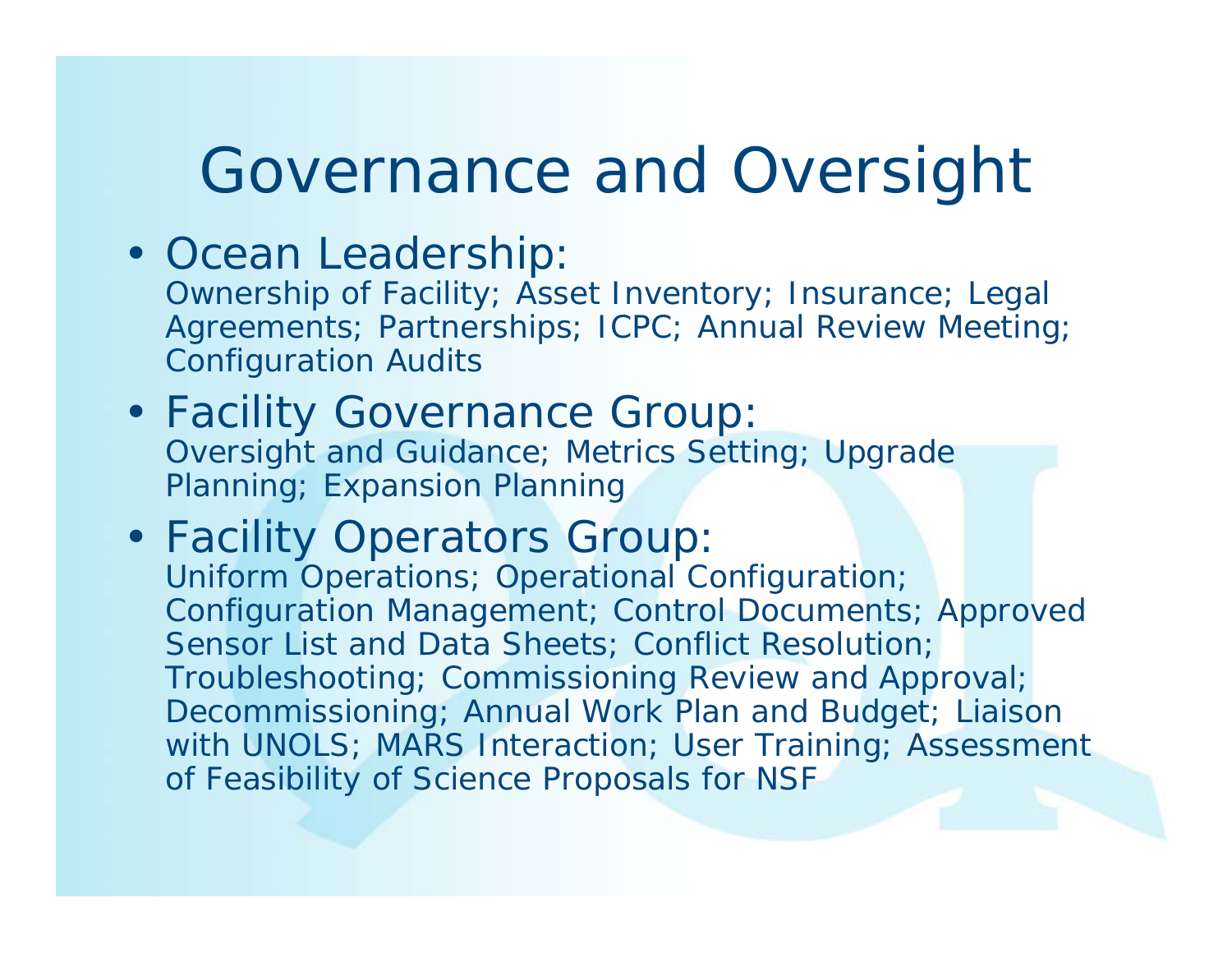## Operations and Maintenance

• Network Operations:

24/7 Centralized Operation Monitoring; Hot Lines for Fishermen, Customer Support; Trouble Reports; Fault Location; Daily Reports; Data Storage; Transition to Operations following Commissioning; Inventory of Service Assets

#### • Cyberinfrastructure:

Data Subscriptions; Routine Pre-approved Actions; Metrics Collection; Resource Monitoring; Data QA/QC; Security; Event Detection and Alerts; Release Commissioning and Acceptance; Database of Record for Policies and Procedures

#### • Marine IOs and MARS: Commissioning and Acceptance Testing; Installation and Maintenance Cruises; Spare Pool; Shore Station Routines; Cable Maintenance Agreements; Interact with Cable Maintenance Authority; Liaison with Fishermen, Regulatory Groups; Maintain Asset Inventory; Provide Dry Plant

Security; Maintain Navy Hardware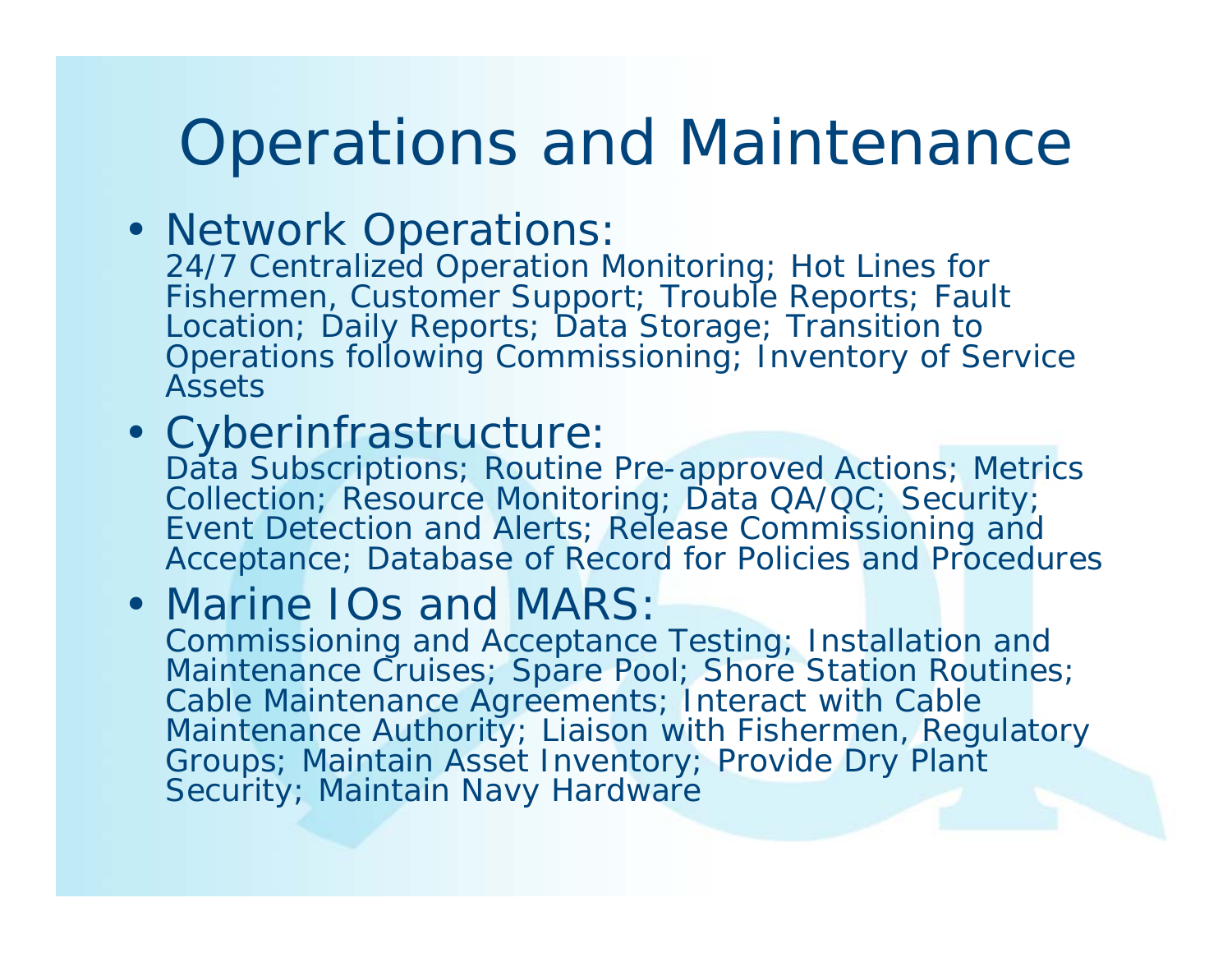# Common Operations Activities

- Common Activities Under Discussion:
	- –Repair Center
	- Calibration Center
	- –Sensor Sparing
	- Sensor Test Lab
	- –Dry Test Lab
	- Wet Test Tank
- These activities will be placed under one (or more) of the Operational Entities when decided.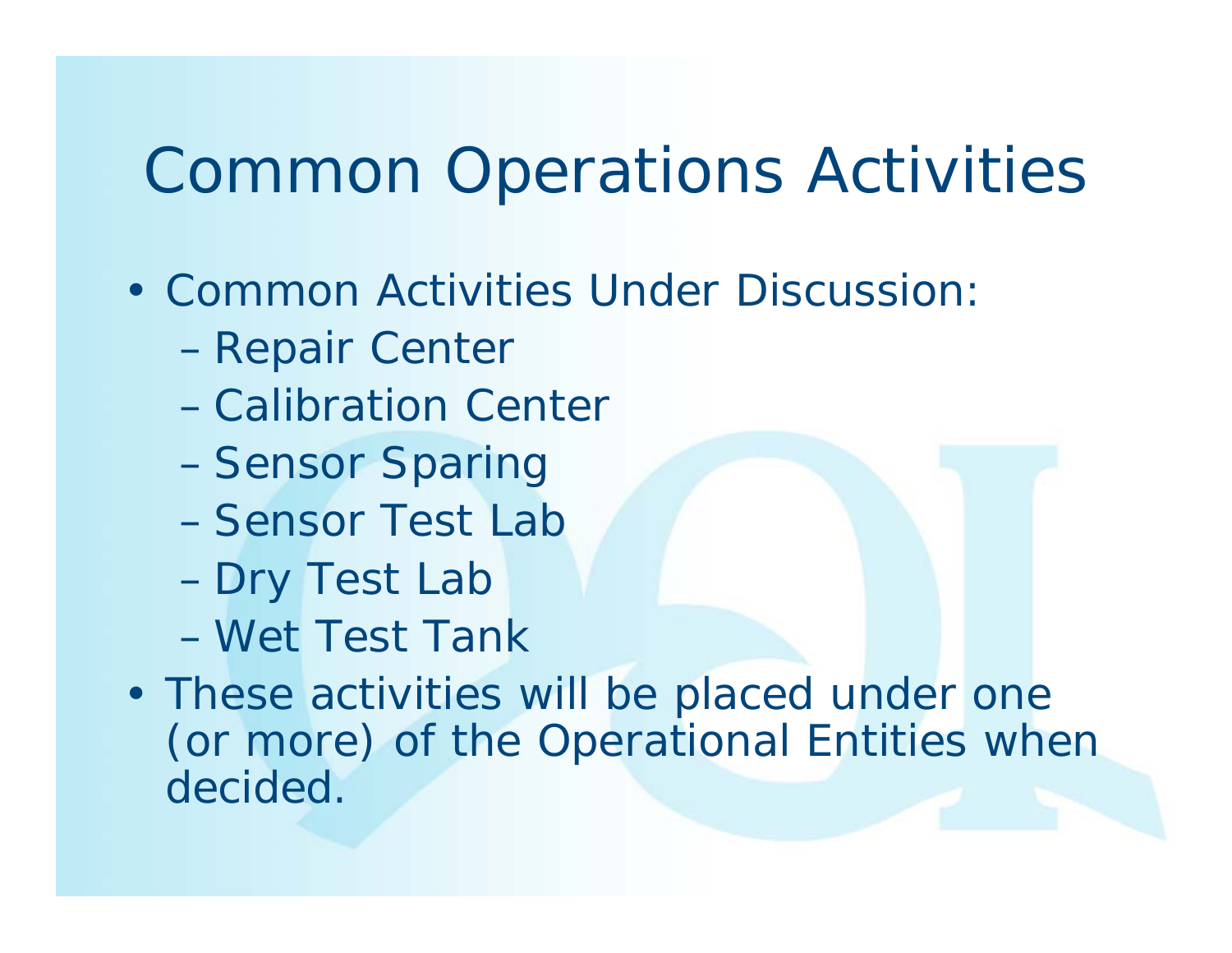# Operations Plan – Next Steps

- Set Up Entities; Begin Meeting
- Agree on Responsibilities, Policies, Procedures; Determine Need Dates
- Discuss Philosophy for Policies; Assign **Drafts**
- Debate, Comment, Revise, Approve
- Implement in Design, Use for Core Sensors
- Provide Feedback; Revise if Needec
- Start Collecting Metrics